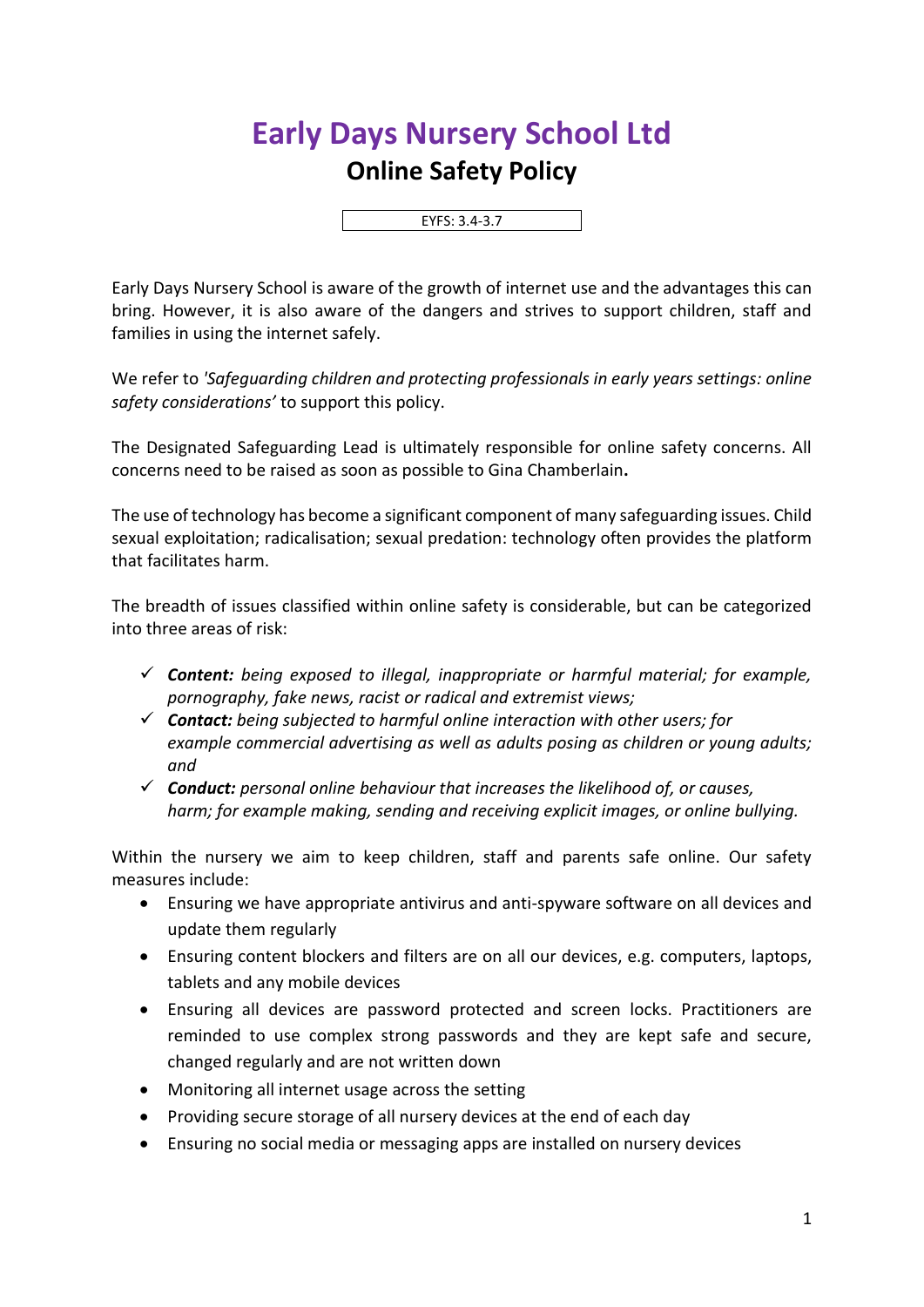- Reviewing all apps or games downloaded onto devices ensuring they are age and content appropriate
- Using only nursery devices to record/photograph children in the setting
- Never emailing personal or financial information
- Reporting emails with inappropriate content to the internet watch foundation (IWF www.iwf.org.uk)
- Teaching children how to stay safe online and report any concerns they have
- Ensuring children are supervised when using internet connected devices
- Using tracking software to monitor suitability of internet usage (for older children)
- Not permitting staff or visitors to access to the nursery Wi-Fi
- Talking to children about 'stranger danger' and deciding who is a stranger and who is not; comparing people in real life situations to online 'friends'
- When using Skype and FaceTime (where applicable) discussing with the children what they would do if someone they did not know tried to contact them
- Providing training for staff, at least annually, in online safety and understanding how to keep children safe online. We encourage staff and families to complete an online safety briefing, which can be found at [https://moodle.ndna.org.uk](https://moodle.ndna.org.uk/course/index.php?categoryid=27)
- Staff model safe practice when using technology with children and ensuring all staff abide by an acceptable use policy; instructing staff to use the work IT equipment for matters relating to the children and their education and care. No personal use will be tolerated (see acceptable IT use policy)
- Monitoring children's screen time to ensure they remain safe online and have access to material that promotes their development. We ensure that their screen time is within an acceptable level and is integrated within their programme of learning
- Making sure physical safety of users is considered including the posture of staff and children when using devices
- Being aware of the need to manage our digital reputation, including the appropriateness of information and content that we post online, both professionally and personally. This is continually monitored by the setting's management
- Ensuring all electronic communications between staff and parents is professional and takes place via the official nursery communication channels, e.g. the setting's email addresses and telephone numbers. This is to protect staff, children and parents
- Signposting parents to appropriate sources of support regarding online safety at home

If any concerns arise relating to online safety, then we will follow our safeguarding policy and report all online safety concerns to the DSL.

The DSL will make sure that:

• All staff know how to report a problem and when to escalate a concern, including the process for external referral